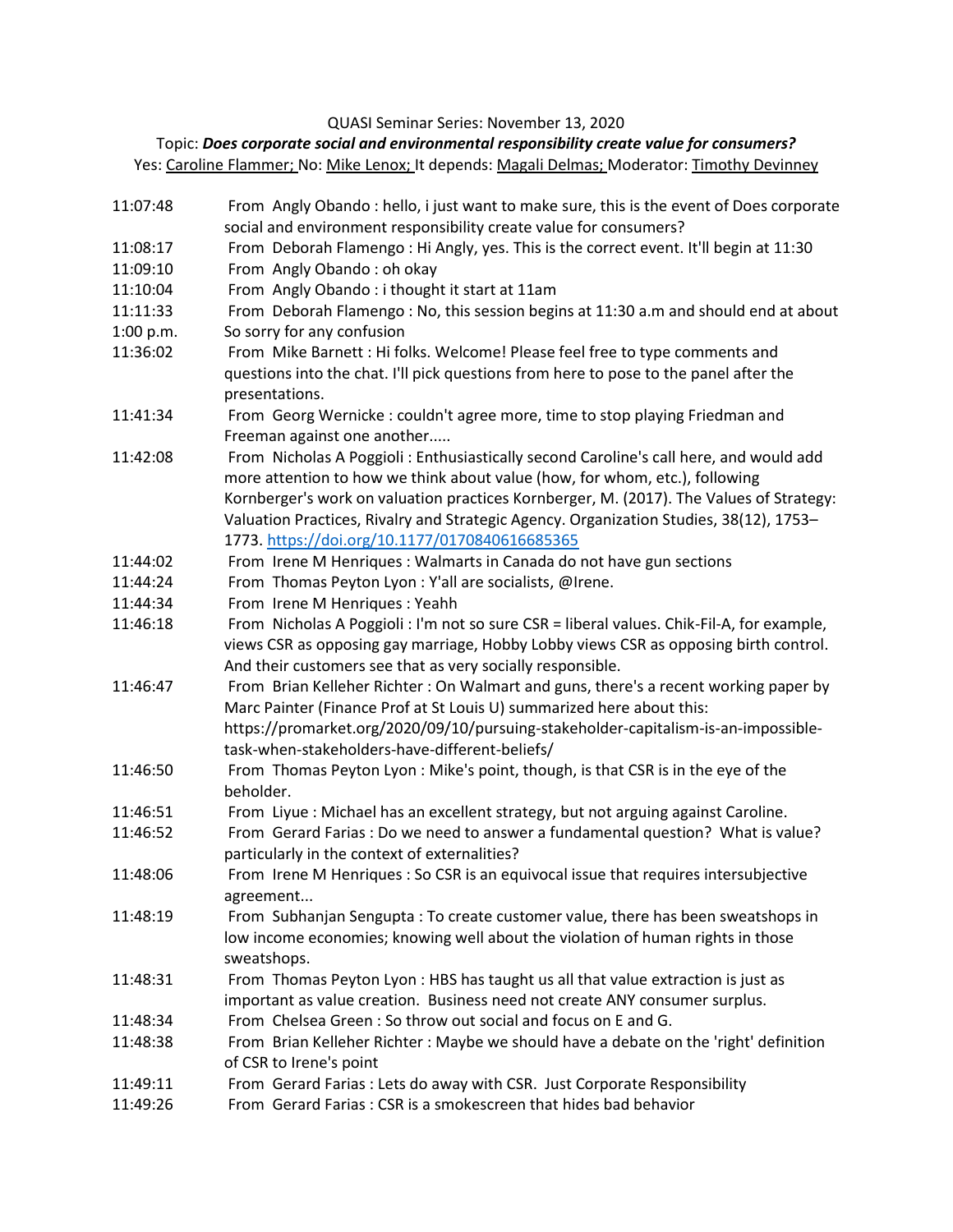| 11:49:32 | From Charles H. Cho: "CSR" is perceived (and defined) differently by various<br>constituents                                                                                                                                                                                                               |
|----------|------------------------------------------------------------------------------------------------------------------------------------------------------------------------------------------------------------------------------------------------------------------------------------------------------------|
| 11:49:36 | From Mike Barnett: http://businessandsociety.org/time-to-monkey-with-the-business-                                                                                                                                                                                                                         |
|          | $\case/$                                                                                                                                                                                                                                                                                                   |
| 11:50:30 | From Zhao Li: Question from a political scientist interested in non-market strategy: is<br>there a mathematical model that generalizes the CSR - contentious social issues<br>continuum in terms of vertical (valence) vs. horizontal (ideology) differentiation?                                          |
| 11:50:52 | From Charles H. Cho: Some companies omit the "S" in the name of their reports<br>indeed (CR report vs. CSR report) because S = socialist/socialism (more the case in the<br>US                                                                                                                             |
| 11:50:53 | From Mike Barnett: There are of course decrease returns to everything. What's<br>unclear is why any given firm would "produce" CSR at a level that is negative in returns.                                                                                                                                 |
| 11:52:20 | From Georg Wernicke : the CEOs effect is about 30% of the variance in CSR across firms<br>and time                                                                                                                                                                                                         |
| 11:52:27 | From Aline Gatignon: Shouldn't the shape of this relationship change with societal<br>expectations? Customers may have very high expectations of firms that "market"<br>themselves as very responsible, and any deviation from the expected behavior could<br>undermine confidence in their committment?   |
| 11:52:28 | From Pavlos Vlachos: @Mike: CEO activism (citing Georg Wernicke)                                                                                                                                                                                                                                           |
| 11:52:43 | From Irene M Henriques : If managers have discretion, then how can we turn to                                                                                                                                                                                                                              |
|          | companies to help solve societal problems, many of which have been caused by these<br>organizations?                                                                                                                                                                                                       |
| 11:53:05 | From Mike Barnett : On Friedman, that interpretation is problematic: The same act, if it<br>pays at one firm and doesn't pay at another, would be defined as CSR at one and not<br>CSR (just as business) at another.                                                                                      |
| 11:53:06 | From Nicholas A Poggioli: Right, so we have a construct validity and measurement<br>problem, combined with a self-selection problem.                                                                                                                                                                       |
| 11:53:23 | From Thomas Peyton Lyon : @ZhaoLi Anthony Heyes and Steve Martin have a couple<br>papers that model horizontal CSR differentiation using a circle model and also allow for<br>vertical differentiation at each location. One is in Management Science, one is in JEBO.                                     |
| 11:53:45 | From Zhao Li: @Tom: awesome, thanks for the reference!                                                                                                                                                                                                                                                     |
| 11:54:12 | From Nicholas A Poggioli: Work comparing CSR datasets is beginning to dive into<br>solving the construct validity/measurement problem. Shaver's work brought more<br>attention to self-selection. We're progressing on these. Why abandon the research<br>program because we must confront these problems? |
| 11:54:54 | From Chelsea Green: With increased transparency through disclosure, "customers"<br>can choose based on their subjective view point.                                                                                                                                                                        |
| 11:55:55 | From Jerry Davis: We need an RCT here, with double-blind assignment to conditions.<br>Some firms get "good," some get "evil," but we don't tell (or customers, or researchers)<br>them which they are. Wait 5 years and see what the payoff was.                                                           |
| 11:56:27 | From Ouafaa Hmaddi: I second that @Jerry                                                                                                                                                                                                                                                                   |
| 11:56:39 | From Nishant Kathuria : I agree with Nicholas, unclear definitions, measurement do not<br>justify withdrawing research progress.                                                                                                                                                                           |
| 11:56:45 | From Thomas Peyton Lyon : Maggie is for Americans who cannot figure out three-<br>syllable words.                                                                                                                                                                                                          |
| 11:58:00 | From Nicholas A Poggioli : Jerry, we might also adopt the many labs approach. Give<br>multiple teams the same data, ask them to answer whether CSR pays. Compare across<br>all their (independent) analyses.                                                                                               |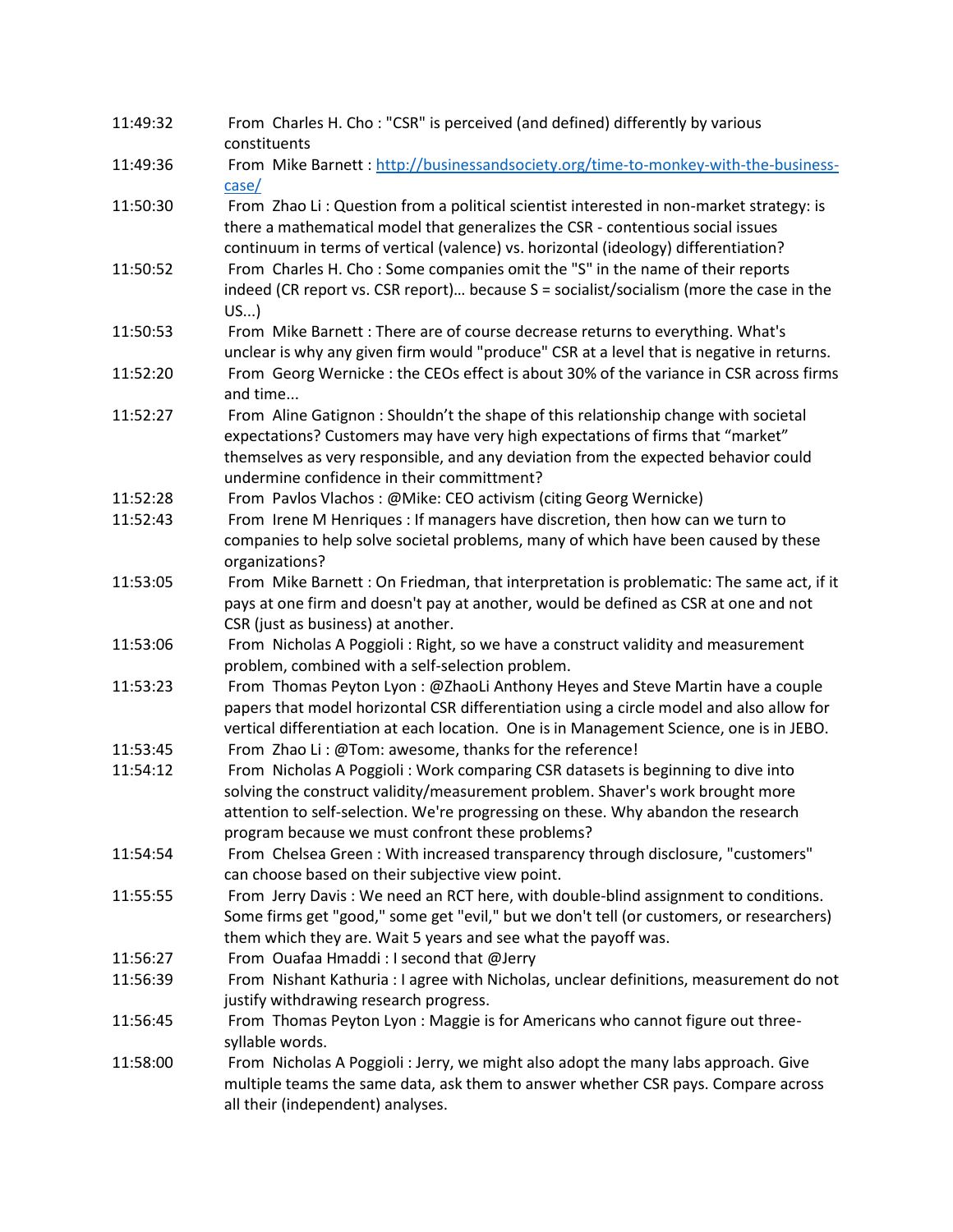| 11:58:15 | From Gerard Farias: Can we isolate consumer with taking into consideration other            |
|----------|---------------------------------------------------------------------------------------------|
|          | participants (both voluntary and involuntary) in the business?                              |
| 11:58:37 | From Nicholas A Poggioli: Zhao and Murell's replication of Waddock and Graves is also       |
|          | a good approach, using replications to assess finding validity across multiple contexts,    |
|          | with updated data.                                                                          |
| 11:59:42 | From Jerry Davis: @Nicholas, good suggestion. (Although the fact that perhaps a             |
|          | majority of published studies on CSR and performance use the KLD data suggest that we       |
|          | might already be trying this approach!)                                                     |
| 12:00:10 |                                                                                             |
|          | From Thomas Peyton Lyon : Sorry, I have to drop off, but the debate has been great          |
|          | today. Three excellent speakers!                                                            |
| 12:00:17 | From Nicholas A Poggioli: Yes, agree. I remember talking to a health policy researcher      |
|          | who said the field uses 4 datasets                                                          |
| 12:05:11 | From Liyue: Maggie's dorm study reminds me a recent work by Xueming Luo. The                |
|          | study shows that if people in debt were told that their debt information would              |
|          | immediately texted their parents if they passed the pay due, they pay on time.              |
|          | Monitoring works.                                                                           |
| 12:05:26 | From Subhanjan Sengupta: There is critique on Tom shoes given for free in low income        |
|          | countries as of poor quality.                                                               |
| 12:05:39 | From Irene M Henriques: Unfortunately, many conservation issues are countered by            |
|          | utility companies raise the cost when they realize that their revenues are falling as a     |
|          | result of conservation.                                                                     |
| 12:05:54 | From Gerard Farias: and depriving local artisans of work                                    |
| 12:06:14 | From Jonathan Doh: TOMS succeeds in bridging the spatial and temporal separation            |
|          | between the "giver" and recipient, resolving the ethical dilemma described by Peter         |
|          | Singer that we tend to strongly preference ethical considerations and decisions (and        |
|          | CSR) toward those who are physically proximate and temporally connected.                    |
| 12:07:29 | From Mike Barnett : If you have specific questions to pose to the panel, please do          |
|          | specify them here. We'll move into Q&A after Timothy finishes.                              |
| 12:08:16 | From Maria Diamonte: why are you breaking up?                                               |
| 12:08:50 | From Peggy Flanigan: Tom's fundamental position is that "if someone in the developed        |
|          |                                                                                             |
|          | world executes consumer behaviour, then Tom will give something to the undeveloped          |
|          | world." While it's packaged as altruism, it's kind of transactional. I've always thought it |
|          | was an interesting washing of altruism.                                                     |
| 12:08:51 | From Mike Barnett: We're not breaking up. We'll be together always. Oh, maybe you           |
|          | mean something else? The feed is constant on my end.                                        |
| 12:09:36 | From Nicholas A Poggioli: Question for Lenox/Delmas: To Mike's point about the CSR          |
|          | construct, Bansal and Song 2017 argues we need more construct clarity between CSR           |
|          | and corporate sustainability, because they have been conflated over time. Does this         |
|          | imply we need to move on from CSR as a construct and become more specific, like             |
|          | looking at energy use, as in Maggie's work? Or in sustainability, looking at resource       |
|          | use/impacts?                                                                                |
| 12:11:29 | From Maria Diamonte : still breaking up                                                     |
| 12:14:53 | From Jerry Davis: Question for panelists: to what extent does the increasing                |
|          | transparency of what happens within corporations change their calculus around CSR?          |
|          | Tech firms get outted for working with CPB, and recruiting events on campus for non-        |
|          | responsible firms get protested. Might we be seeing "red companies" and "blue               |
|          | companies" driven by transparency?                                                          |
|          |                                                                                             |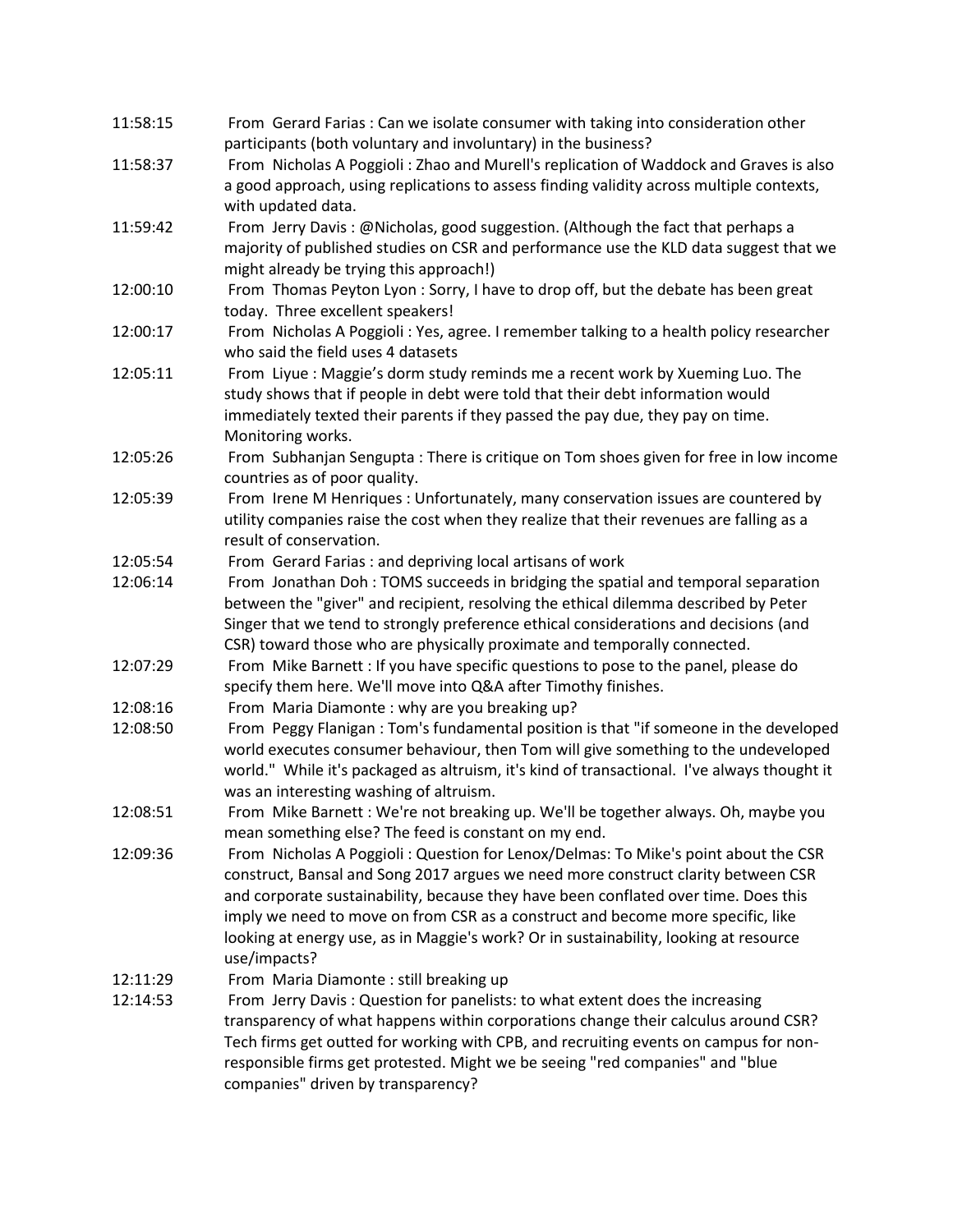| 12:15:11 | From Nancy Kurland (she/her): To follow up on Subhanjan's point: Toms Shoes has<br>received a tremendous amount of criticism for flooding local communities with free |
|----------|-----------------------------------------------------------------------------------------------------------------------------------------------------------------------|
|          | shoes that then put local shoe cobblers out of business.                                                                                                              |
| 12:16:01 | From Bodo Steiner: Schultz, P. W., & Zelezny, L. (1999). Values as predictors of                                                                                      |
|          | environmental attitudes: Evidence for consistency across 14 countries. Journal of                                                                                     |
|          | environmental psychology, 19(3), 255-265.                                                                                                                             |
| 12:17:37 | From Amy S O'Connor: Question for panelists: What are your thoughts on how the                                                                                        |
|          | principles you have each discussed apply to corporations high in the value chain (e.g.,                                                                               |
|          | petroleum refining, mining companies)?                                                                                                                                |
| 12:18:03 | From Christine Beckman : there is definitely criticism on Tom's shoes but Maggie's                                                                                    |
|          | point was that Tom's has been effective in triggering emotion/empathy in consumers to                                                                                 |
|          | sell more shoes. they have logistics and operations problems but that wasn't her point I                                                                              |
|          | don't think.                                                                                                                                                          |
| 12:18:20 | From Subhanjan Sengupta: @Nancy: Interestingly, haven't heard the same about                                                                                          |
|          | Warby Parker. They started the same with eyeglasses.                                                                                                                  |
| 12:19:13 | From José Carlos Marques : Q for panelists: So does all this boil down to David Vogel's                                                                               |
|          | (2006) argument that the *market for virtue* is essentially a niche market? (ie.: markets                                                                             |
|          | can't substitute for government)                                                                                                                                      |
| 12:19:20 | From Nicholas A Poggioli: One of my favorite papers on the mismatch between                                                                                           |
|          | analytical assumptions and individual behavior: Levins, R. A. (1989). On Farmers Who                                                                                  |
|          | Solve Equations. Choices: The Magazine of Food, Farm, and Resource Issues, 4(4), 1-3.                                                                                 |
|          |                                                                                                                                                                       |
|          | https://doi.org/10.22004/AG.ECON.130654                                                                                                                               |
| 12:20:05 | From Kathleen Rehbein : I am curious to hear more (from the panelists)---then about                                                                                   |
|          | better motivators of firm social innovation, such as Mike's arguments about creating                                                                                  |
|          | positive public externalities (think about Patagonia, providing a public good).                                                                                       |
| 12:20:07 | From Pavlos Vlachos: to second Timothy (and Maggie and Mike) (consumers are both                                                                                      |
|          | ice and fire): moral licensing would predict consumers engaging in CSR day 1 and engage                                                                               |
|          | in something bad (or less good) the next day (or the same day at night) (there is a                                                                                   |
|          | JConsumerPsychology paper on this, and a P-Psych showing this for CEOs)                                                                                               |
| 12:20:21 | From Gerard Farias : If it is so complex for customers it is responsible companies that                                                                               |
|          | can make the change. Rather than just respond to their perception of the "market"                                                                                     |
|          | just do the "right thing"                                                                                                                                             |
| 12:20:23 | From Naomi Gardberg : Does anyone trust their utility to manage the smart meter?                                                                                      |
| 12:20:52 | From shariworthington: @Naomi Good question. Not me :-)                                                                                                               |
| 12:20:57 | From Christine Beckman: @subhanjan and @nancy, Warby Parker doesn't try to                                                                                            |
|          | distribute the glasses themselves. They mostly give money to a nonprofit, so less to                                                                                  |
|          | criticize                                                                                                                                                             |
| 12:22:34 | From Gerard Farias: There is something weird about the implied suggestion here (I                                                                                     |
|          | could be wrong) that companies will be responsible only if their customers are                                                                                        |
|          | responsible it should be the other way                                                                                                                                |
| 12:22:49 | From Matt Regele: TOMs has moved to that model, too. They don't give away shoes                                                                                       |
|          | directly anymore. Model is now to give away 1/3 of profits                                                                                                            |
| 12:23:03 | From Majid Ghorbani: Can we say there are three solutions: 1) instead of charging                                                                                     |
|          | more for being sustainable, charge a cost-based price; 2) make sustainable products                                                                                   |
|          | that caters to one of the six motivation for consumers; 3) add some type of penalty (e.g.                                                                             |
|          | tax) for the consumption of unsustainable products?                                                                                                                   |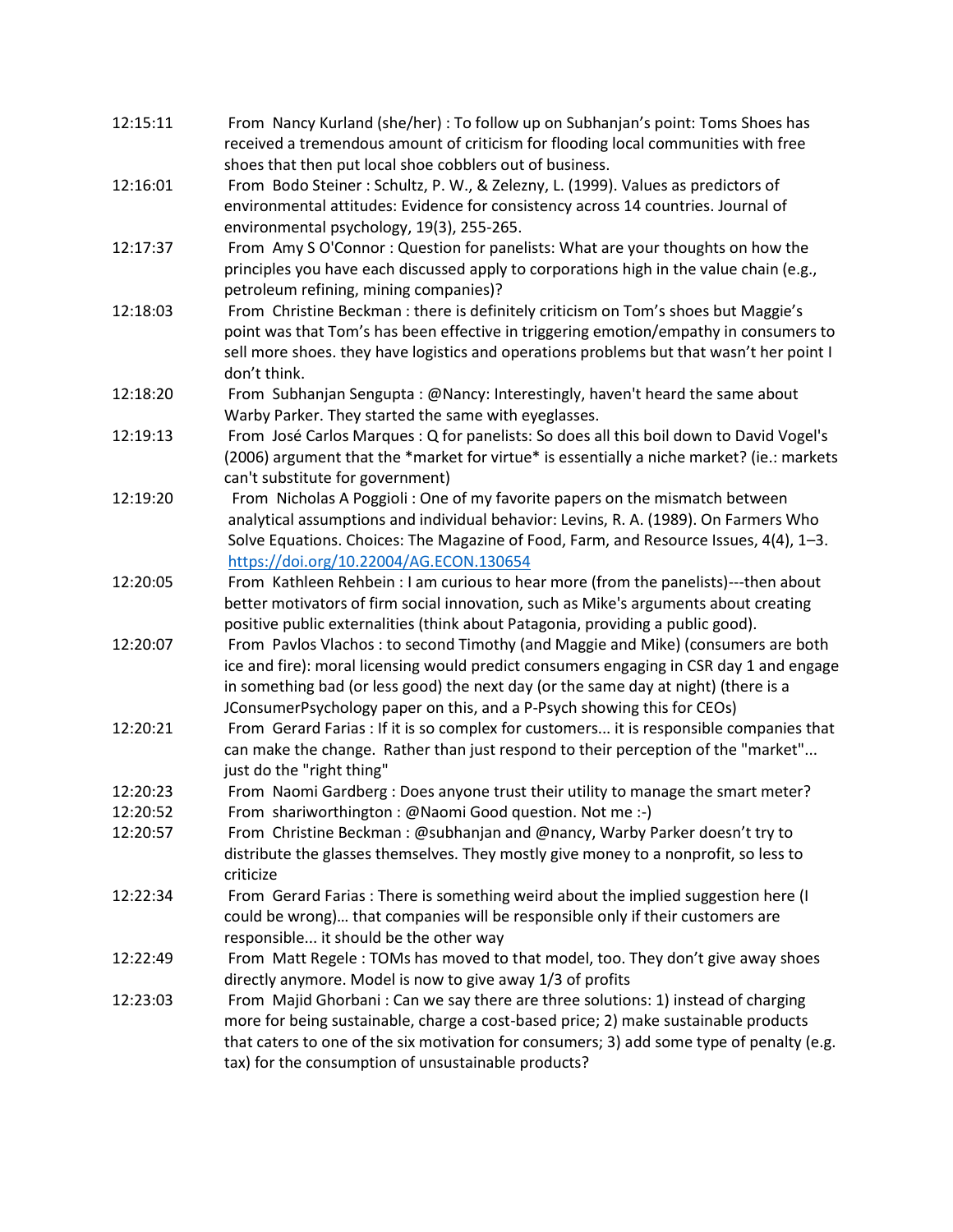| 12:23:18 | From Jocelyn Fraser: AM also curious about the question posed by Amy O'Connor<br>What are your thoughts on how the principles you have each discussed apply to                                                                                                                                                                                                                                                                   |
|----------|----------------------------------------------------------------------------------------------------------------------------------------------------------------------------------------------------------------------------------------------------------------------------------------------------------------------------------------------------------------------------------------------------------------------------------|
| 12:23:33 | corporations high in the value chain (e.g., petroleum refining, mining companies)?<br>From Rob Phillips: question for the panel: Devinney and Lenox appear to disagree on<br>the role and extent of managerial and stakeholder discretion. I would like to hear more<br>of the panelists' thoughts on the implications of this disagreement. We wrote about<br>this some time back and I think it continues to be underexplored. |
|          | R. Phillips, S. Berman, H. Elms & M. Johnson-Cramer, (2010) "Strategy, Stakeholders and<br>Managerial Discretion," Strategic Organization, 8(2), pp. 176-83.                                                                                                                                                                                                                                                                     |
| 12:24:01 | From Jonathan Doh: I get the logic of moving TOMS/Warby moving to the more<br>typically "we donate x% of profits," I actually think that undermines TOMS ability to<br>connect consumer to CSR recipient.                                                                                                                                                                                                                        |
| 12:24:24 | From Onna van den Broek : I'd love to hear more about the role of policymakers and<br>their role in setting the boundaries / set the "rules of the game"                                                                                                                                                                                                                                                                         |
| 12:24:57 | From Naomi Gardberg : @Jonathan I concur. It is the involvement that resonates. Any<br>company can donate a %                                                                                                                                                                                                                                                                                                                    |
| 12:25:04 | From Kathy Lund Dean: @Jocelyn-- great question. Would love to hear the panel<br>engage with that                                                                                                                                                                                                                                                                                                                                |
| 12:25:29 | From Rob Phillips : Like @onna a follow up re: discretion: As we think about increasing<br>government regulation (not least to overcome collective action challenges), what does<br>this do to the competitive advantage value of the (newly obligatory) practices? If virtue<br>is mandatory, can it still differentiate? Does/should this affect our enthusiasm for<br>regulation?                                             |
| 12:25:44 | From Nicholas A Poggioli: Some in marketing are now openly calling for firms to use<br>their marketing ability to manipulate behavior to advance social good.<br>https://hbr.org/2020/05/marketing-meets-mission                                                                                                                                                                                                                 |
| 12:25:46 | From Irene M Henriques: Perhaps one thing companies should do is pay their fair<br>share of taxes - CSR at its best                                                                                                                                                                                                                                                                                                              |
| 12:25:53 | From Giana Eckhardt : Here is some insight on why consumers have become<br>responsibilized to address social responsibility, and by whom.<br>https://academic.oup.com/jcr/article-abstract/41/3/840/2907543                                                                                                                                                                                                                      |
| 12:26:08 | From Bodo Steiner: Schmidt, A. T., & Engelen, B. (2020). The ethics of nudging: An<br>overview. Philosophy Compass, 15(4), e12658.                                                                                                                                                                                                                                                                                               |
| 12:26:50 | From Peggy Flanigan : Shell Canada launched a new marketing strategy this week --<br>people can contribute an extra \$.02/litre to buy carbon credits. I think Air Canada tried<br>this as well. Will consumers demonstrate their value with their dollars? Very skeptical.<br>Your thoughts?                                                                                                                                    |
| 12:27:26 | From Christine Beckman: @Jonathan, agree as well. Warby implies more direct<br>connection and has some very public efforts where they do give glasses and exams in<br>local schools. perhaps to compensate from mostly giving money                                                                                                                                                                                              |
| 12:28:34 | From Michael Pirson: @regen cattle farming could help                                                                                                                                                                                                                                                                                                                                                                            |
| 12:28:40 | From Subhanjan Sengupta: Someone said me: "I do not trust solar panels when my<br>mother is having a surgery." This, I guess, gives a very clear idea of consumer demand.                                                                                                                                                                                                                                                        |
| 12:28:58 | From Nancy Kurland (she/her) : @Jonathan, I agree too. The question is how does one<br>connect, while understanding the systemic implications of such involvement? Toms'<br>Buy-One-Give-One model ignored the negative unintended impacts that that free stuff<br>would have on the local community. And actually makes me reflect on Bobby Banerjee's                                                                          |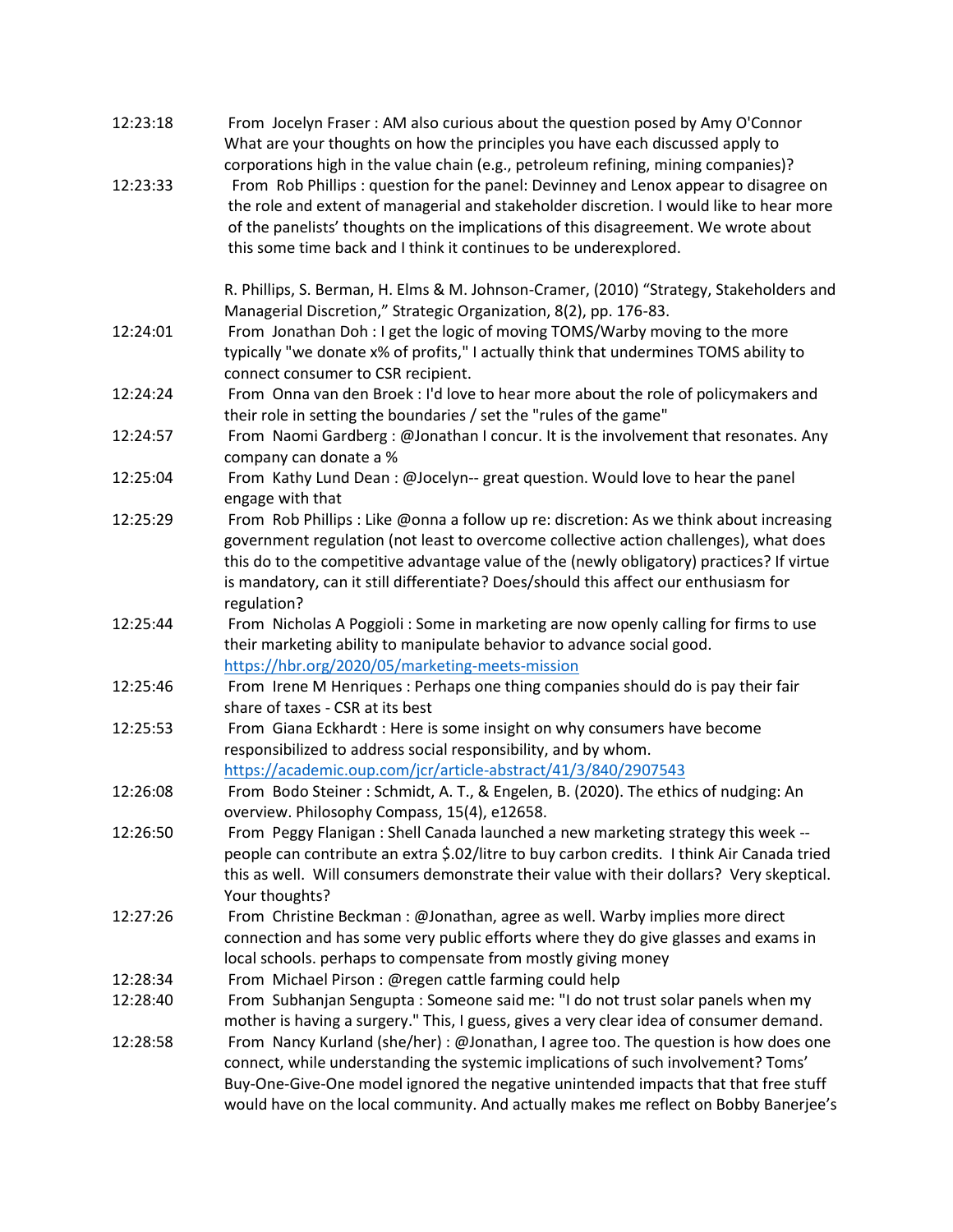|          | work (that I just reread yesterday) on the hegemonic impacts of CSR. Banerjee, S. B.<br>(2008). Corporate social responsibility: The good, the bad and the ugly. Critical                                                                                                                                                                                                                                                                                                                                                               |
|----------|-----------------------------------------------------------------------------------------------------------------------------------------------------------------------------------------------------------------------------------------------------------------------------------------------------------------------------------------------------------------------------------------------------------------------------------------------------------------------------------------------------------------------------------------|
| 12:29:38 | sociology, 34(1), 51-79.                                                                                                                                                                                                                                                                                                                                                                                                                                                                                                                |
| 12:29:54 | From dolorssetopamies : what do you think about anticonsumption perspective?<br>From Onna van den Broek : From a political standpoint, regulation is not indepedent<br>from companies. Companies influence regulation through CPA. Regulation is often made                                                                                                                                                                                                                                                                             |
|          | by business, for business. If firms are hindering these types of regulation, how can we<br>expect them to do this on a voluntary basis? Shouldn't their responsibility be to                                                                                                                                                                                                                                                                                                                                                            |
|          | influence the government to do set a tax on meat?                                                                                                                                                                                                                                                                                                                                                                                                                                                                                       |
| 12:29:55 | From Gerard Farias: What about growth and increasing consumption? Is that the<br>elephant in the room?                                                                                                                                                                                                                                                                                                                                                                                                                                  |
| 12:32:00 | From Sarah Ku: Walmart, and MNCs in general, do not represent the only business<br>perspective. The realities of oligopolies across industries have made MNCs like Walmart<br>synonymous with irresponsible, share-holder driven values and activities. But not all<br>firms behave this way.                                                                                                                                                                                                                                           |
| 12:32:29 | From Sarah Ku: If firms are governed by stakeholders, this shifts business values and<br>operations                                                                                                                                                                                                                                                                                                                                                                                                                                     |
| 12:32:45 | From Bodo Steiner: @ Peggy's Q: it depends: use financial rewards for pro-<br>environmental behaviour if person is more self-centered (e.g. recycling fee), and use<br>non-financial rewards when person is more altruistic/                                                                                                                                                                                                                                                                                                            |
|          | society-oriented (e.g. volunteering opportunity): Grebitus, C., Steiner, B. E. & Veeman,<br>M. M., (2015). The roles of human values and generalized trust on stated preferences<br>when food is labeled with environmental footprints: Insights from Germany. Food<br>Policy. 52: 84-91.                                                                                                                                                                                                                                               |
| 12:34:28 | From Nicholas A Poggioli: This is especially true if we bring in what in the US is called<br>environmental justice, which accounts for equity and health in sustainability problems.                                                                                                                                                                                                                                                                                                                                                    |
| 12:35:11 | From Kathleen Rehbein : See Rivoli, P., & Waddock, S. (2011). "First They Ignore You":<br>The Time-Context Dynamic and Corporate Responsibility. California Management<br>Review, 53(2), 87-104. https://doi.org/10.1525/cmr.2011.53.2.87                                                                                                                                                                                                                                                                                               |
| 12:35:25 | From Alan Brejnholt: We probably also want to recognise that asking what can CSR do<br>for the customer is a fairly ideological framed approach. 'The customer' as independent<br>individual set of units rather than a proxy of for needs of a collective common good<br>would seem to be detaching production systems from a bounded community with some<br>given scarcity of resources and restraints. Leaving the consumer at the centre of this<br>would probably in some views raise some concern. Some factors to consider there |
|          | would be scattered quality in education, social inequality, price sensitivity, regulatory<br>capture etc. Many factors that drive consumers forward in very different ways across<br>different socio-political contexts.                                                                                                                                                                                                                                                                                                                |
| 12:37:52 | From dolorssetopamies : education is important to provoke changes                                                                                                                                                                                                                                                                                                                                                                                                                                                                       |
| 12:37:54 | From Pavlos Vlachos: @panelists: Do we know whether firms spend lobbying money                                                                                                                                                                                                                                                                                                                                                                                                                                                          |
|          | to influence governments to e.g., mandate CSR disclosures?                                                                                                                                                                                                                                                                                                                                                                                                                                                                              |
| 12:37:59 | From Brayden King: one of the takeaways from this covid experience is how deeply<br>intertwined behavioral change is with political ideology                                                                                                                                                                                                                                                                                                                                                                                            |
| 12:38:09 | From Peggy Flanigan: Change Management tells us that having alignment between<br>those who are leading and those who need to change, is the major predictor of success.<br>I believe the presenters have shown that we (people) aren't aligned on this. The<br>consequence is in the future, and our desires for comfort is now                                                                                                                                                                                                         |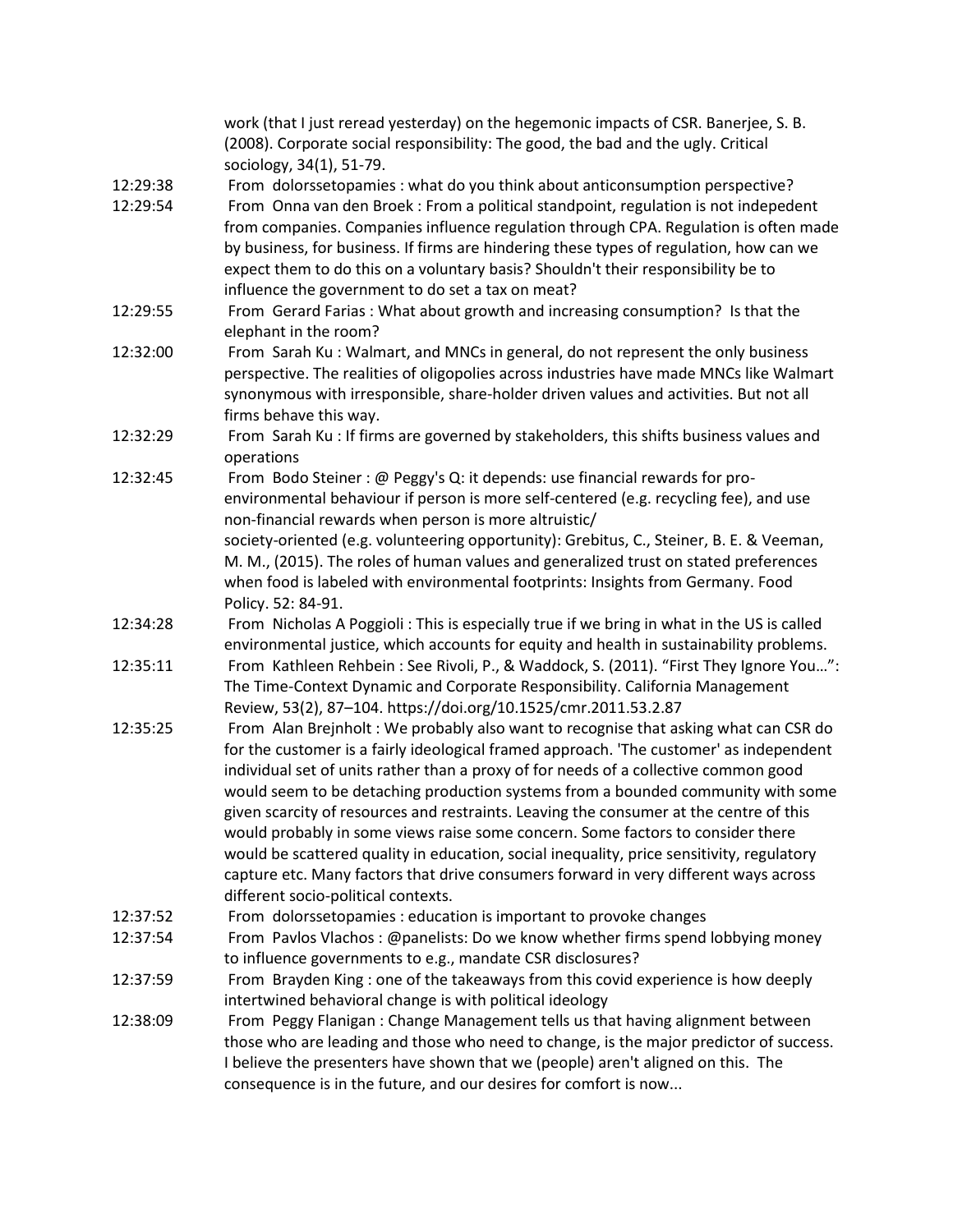| 12:38:16             | From Jonathan Doh: One obvious thing governments could do is to remove subsidies                                                                                                 |
|----------------------|----------------------------------------------------------------------------------------------------------------------------------------------------------------------------------|
|                      | for socially "irresponsible" farming, water use, oil and gas exploration, etc.                                                                                                   |
| 12:38:43             | From Subhanjan Sengupta: Finland is making protein rich food from crickets, to<br>replace animal protein.                                                                        |
| 12:40:47             | From Nicholas A Poggioli: Friedman 1970 also assumes firms operate only in the                                                                                                   |
|                      | market, stay out of politics, and comply with rules of the game set by state and culture.                                                                                        |
|                      | That wasn't true when Friedman wrote the 1970 article. Certainly not true today. But                                                                                             |
|                      | theoretically elegant!                                                                                                                                                           |
| 12:40:48             | From Chris McHugh : The financial literature shows that companies that actively focus                                                                                            |
|                      | on objective management of natural capital (eg. energy, water, waste) are a lower credit                                                                                         |
|                      | risk subject to various controls. That might just be a reflection of good management,                                                                                            |
|                      | although banks are starting to look beyond traditional criteria to justify lending. So                                                                                           |
|                      | maybe, focus on ESG => better financial health => gain relative to other firms?                                                                                                  |
| 12:43:23             | From Kathy Lund Dean: Relying on governments to support/force more sustainable or                                                                                                |
|                      | ethical behavior is risky and susceptible to those who politicize it and reject it [The                                                                                          |
|                      | Orange One, exhibit A]. Another perspective: Auret van Heerden accepts that                                                                                                      |
|                      | governments are limited in their ability to manage ethical behavior, specifically in the                                                                                         |
|                      | global supply chain, and says transparency and corporate contracts are the way to                                                                                                |
|                      | assure ethical supply chains.                                                                                                                                                    |
|                      | https://www.ted.com/talks/auret van heerden making global labor fair?language=e                                                                                                  |
|                      | <u>n</u>                                                                                                                                                                         |
| 12:44:16             | From Brian Kelleher Richter: Anyone have the reference to the Clean Air Act paper                                                                                                |
|                      | Timothy Devinney just referenced?                                                                                                                                                |
| 12:44:58             | From maggie Delmas: A recent paper by David Vogel about California describes the                                                                                                 |
|                      | same alignment between industries: See Promoting Sustainable Government                                                                                                          |
|                      | Regulation: What we learn from California published in 2019 in Organization &                                                                                                    |
|                      | Environment                                                                                                                                                                      |
| 12:45:44             | From Maria Diamonte: What should the new administration tackle?                                                                                                                  |
| 12:46:07             | From Suzanne Peters: Buying your book and Maggie's now :)                                                                                                                        |
| 12:46:10             | From Christine Beckman: @Brayden, yes and no. Health isn't always framed as a                                                                                                    |
|                      | political. Doing so is obviously problematic. I've been reading Crisis in the Red Zone                                                                                           |
|                      | about the Ebola crisis. Behavior change happened when it first appeared in the 1970s                                                                                             |
|                      | because there was a common response. I don't know how we get back there. maybe                                                                                                   |
|                      | that's a research question.                                                                                                                                                      |
| 12:46:45             | From Sarah Ku: I'm a doctoral student researching stakeholder governance in the                                                                                                  |
|                      | context of strategic, circular, food waste management to turn corporate externalities                                                                                            |
|                      | into positive social outcomes :)                                                                                                                                                 |
| 12:47:15             | From Sarah Ku: Thank you all so much for your valuable insights!                                                                                                                 |
| 12:47:42             | From Irene M Henriques : Please see Mariana Mazzucato's work "The Entrepreneurial                                                                                                |
| 12:47:59             | State" - we need to stop viewing government as the problem                                                                                                                       |
|                      | From Brayden King: @Christine, I agree that behavioral change doesn't have to be<br>linked to political ideology. but in an environment of high political sectarianism, ideology |
|                      | seems to shape everything                                                                                                                                                        |
|                      |                                                                                                                                                                                  |
| 12:48:25<br>12:48:38 | From Michael Lenox: @Irene, I agree on the Entrepreneurial State<br>From José Carlos Marques : Q for Mike: interesting point about innovation. is "directed                      |
|                      | innovation" similar/different to industrial policy/strategy?                                                                                                                     |
| 12:49:43             | From Mike Barnett : If you'd like to ask the panel a question audibly, please raise your                                                                                         |
|                      | hand and I'll try to get to you, so that you can unmute and ask it.                                                                                                              |
|                      |                                                                                                                                                                                  |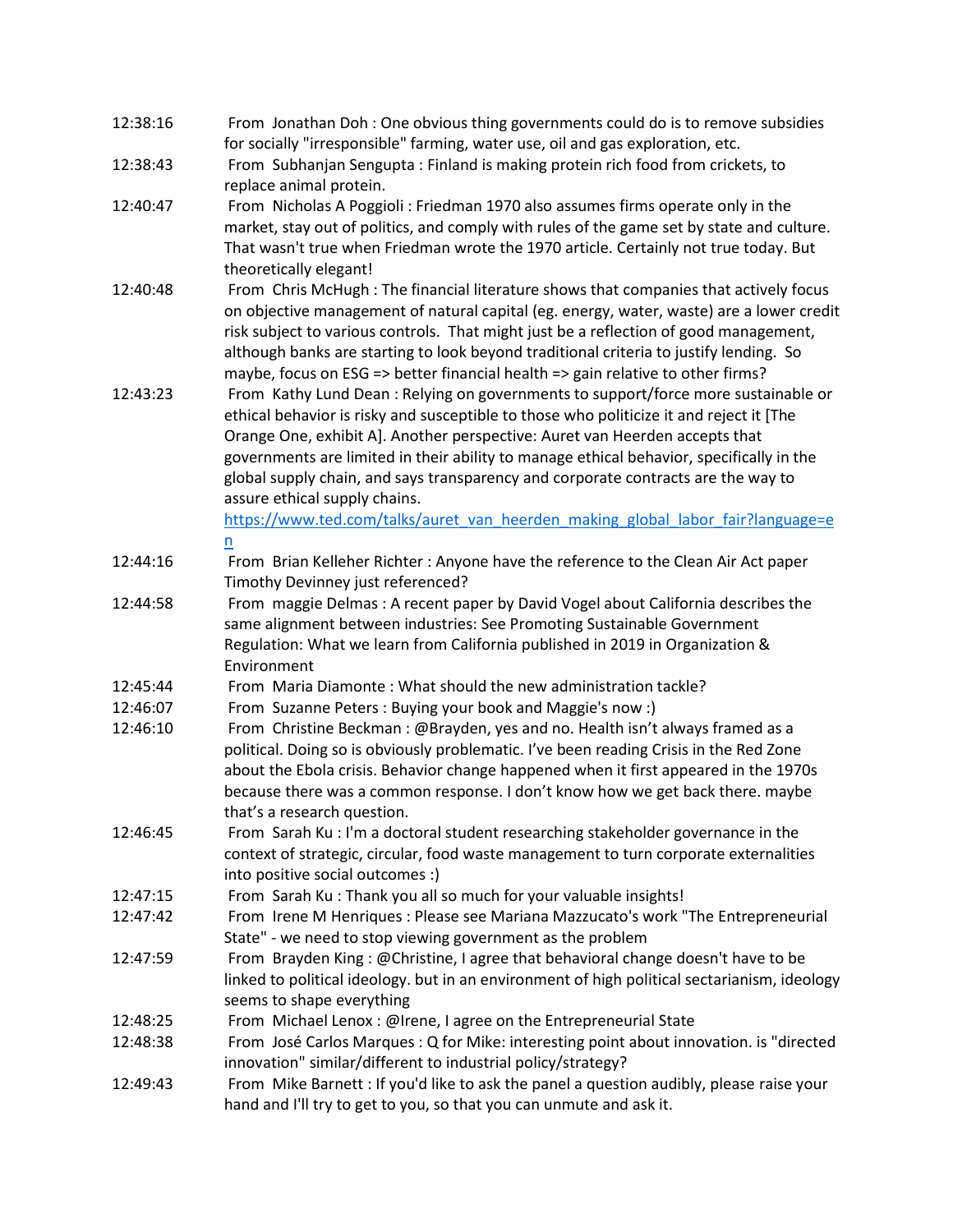| From Gerard Farias: How about "what does the world need?" to start with and drill                                                                                                                                                                                                                                                                                                                                                                                                                        |
|----------------------------------------------------------------------------------------------------------------------------------------------------------------------------------------------------------------------------------------------------------------------------------------------------------------------------------------------------------------------------------------------------------------------------------------------------------------------------------------------------------|
| down from there?                                                                                                                                                                                                                                                                                                                                                                                                                                                                                         |
| From Caroline Flammer: Agreed.                                                                                                                                                                                                                                                                                                                                                                                                                                                                           |
| From marc thompson: The think tanks read the academic work and repackage it as do<br>consultant firms (often badly)                                                                                                                                                                                                                                                                                                                                                                                      |
| From Guillaume Pain: Ecosystem resilience is the ultimate measure of corporate<br>environmental performance. It used to be difficult to measure, but less so today with<br>Science-based targets, which are meant to be applied at the policy and individual<br>company levels. Solutions already exist. They need to be disseminated, examined,<br>tested, validated, implemented.                                                                                                                      |
| From Nicholas A Poggioli: One way to address this would be to follow what economics<br>did in the US to build itself as an academic field while also building itself as a political<br>organization to influence policymakers.                                                                                                                                                                                                                                                                           |
| From Peggy Flanigan: There is an old adage of "what gets rewarded gets done".<br>Businesses are hoping to be rewarded by consumers/profit. Governments look to<br>political strength to do. The work that has to be done requires some courage to begin<br>while consumers are still not aware that they need to get behind it.                                                                                                                                                                          |
| From Nicholas A Poggioli: We know a bit about organization. Shouldn't be too hard to<br>start doing this!                                                                                                                                                                                                                                                                                                                                                                                                |
| From Chris McHugh: Q to panel: many European countries will ban sales of fossil fuel<br>and hybrid cars during the 2030s which will enforce change. Can the panel conceive of<br>any voluntary process that would be nearly as effective?                                                                                                                                                                                                                                                                |
| From Michelle Westermann-Behaylo: We should not put too much hope on<br>innovation. Silicon Valley firms like Facebook and Youtube are undoubtably innovative,<br>but the documentary Social Dilemma show how dangerous the unintended effects of<br>innovation can be on society. That film scared me and led me to delete all my social<br>media accounts. We need to educate innovators (espeically AI) to take more account of<br>the larger effects of their inventions.                            |
| From Gerard Farias: Yes + Michelle. Please everyone watch The Social Dilemma                                                                                                                                                                                                                                                                                                                                                                                                                             |
| From Caroline Flammer: For those of you who are interested in ESG investing (from<br>management, accounting, finance, economics, perspective), I encourage you to<br>engage with the PRI Academic Network: https://www.unpri.org/sustainability-<br>issues/academic-research/academic-seminar-series                                                                                                                                                                                                     |
| From marc thompson : Elite schools reproduce the elite who run these institutions -<br>change the curriculum, convene the power elites.                                                                                                                                                                                                                                                                                                                                                                  |
| From Robert Tomasko: Psychological scientists are a bit ahead of management<br>scholars in organizing themselves to influence public issues. We might want to<br>benchmark us against them.                                                                                                                                                                                                                                                                                                              |
| From John Bunch: And. We need to change the academic reward system to reward our<br>work having an impact on poli Cy                                                                                                                                                                                                                                                                                                                                                                                     |
| From Nicholas A Poggioli: ARCS website https://corporate-sustainability.org/                                                                                                                                                                                                                                                                                                                                                                                                                             |
| From Sandra Hamilton: My PhD is investigating the transformation of public<br>procurement from price-taker to market-shaper. Regulation sets the base, procurement<br>can be redesigned to reward rise to the top sustainable, inclusive market actors. I am a<br>UK/Canadian and have been told that my PhD will not be judged on impact, it will be<br>judged on theoretical contribution. There is little opportunity to co-create solutions with<br>practitioners. It is a very solitary experience. |
|                                                                                                                                                                                                                                                                                                                                                                                                                                                                                                          |